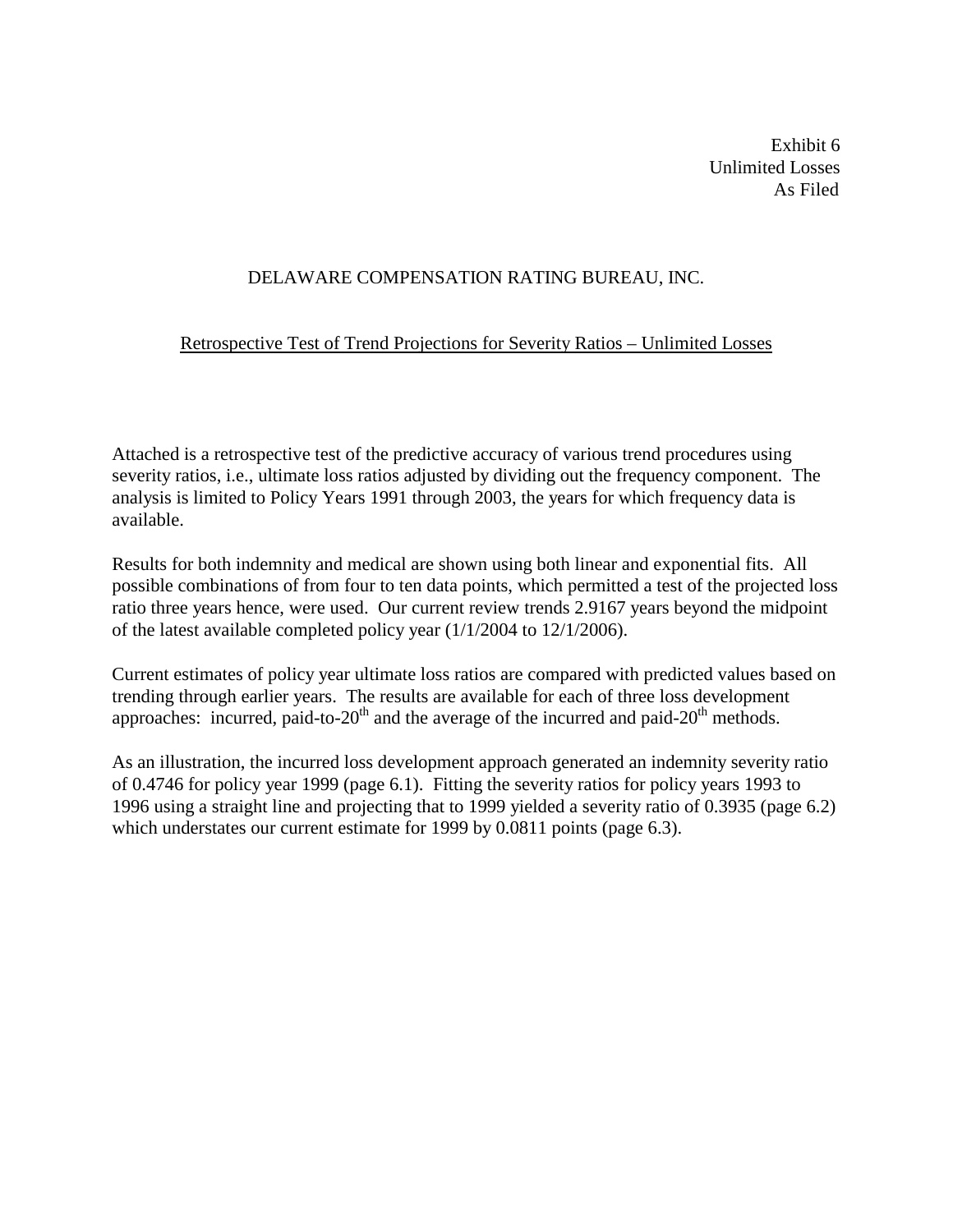#### **Indemnity Actual Ultimate Severity Ratios**

| INDEMNITY | Policy | Severity<br>Ratio | Severity<br>Ratio | Severity<br>Ratio |
|-----------|--------|-------------------|-------------------|-------------------|
|           | Year   | (Avg Pd & Inc)    | (Incur)           | (Pd-20)           |
|           | 1991   | 0.3151            | 0.3087            | 0.3215            |
|           | 1992   | 0.3355            | 0.3268            | 0.3443            |
|           | 1993   | 0.3386            | 0.3331            | 0.3440            |
|           | 1994   | 0.3186            | 0.3095            | 0.3278            |
|           | 1995   | 0.3400            | 0.3356            | 0.3445            |
|           | 1996   | 0.3709            | 0.3668            | 0.3752            |
|           | 1997   | 0.3788            | 0.3910            | 0.3667            |
|           | 1998   | 0.3856            | 0.3835            | 0.3878            |
|           | 1999   | 0.4738            | 0.4746            | 0.4731            |
|           | 2000   | 0.5875            | 0.5994            | 0.5756            |
|           | 2001   | 0.5433            | 0.5618            | 0.5250            |
|           | 2002   | 0.5929            | 0.5961            | 0.5898            |
|           | 2003   | 0.5598            | 0.5725            | 0.5470            |

 $Trend # Years =  $3$$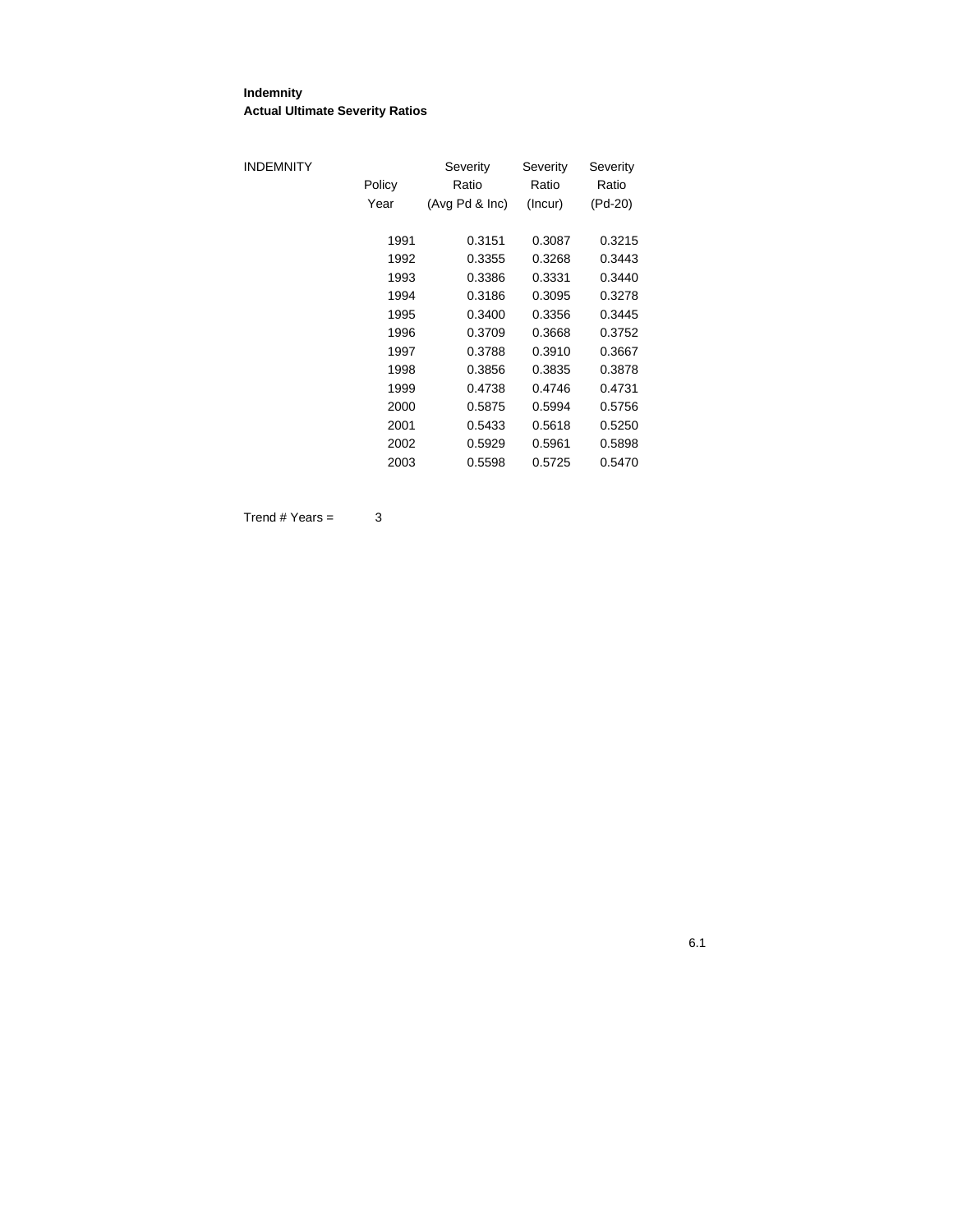#### **Indemnity Linear Fit Trended Severity Ratios**

| Years          | 3 Yr  | Severity       | Severity | Severity |
|----------------|-------|----------------|----------|----------|
| Used           | Trend | Ratio          | Ratio    | Ratio    |
| (# Yrs)        | To    | (Avg Pd & Inc) | (Incur)  | (Pd-20)  |
| 1991-1994 (4)  | 1997  | 0.3331         | 0.3234   | 0.3428   |
| 1992-1995 (4)  | 1998  | 0.3303         | 0.3275   | 0.3331   |
| 1993-1996 (4)  | 1999  | 0.3953         | 0.3935   | 0.3975   |
| 1994-1997 (4)  | 2000  | 0.4473         | 0.4748   | 0.4199   |
| 1995-1998 (4)  | 2001  | 0.4339         | 0.4448   | 0.4232   |
| 1996-1999 (4)  | 2002  | 0.5443         | 0.5461   | 0.5424   |
| 1997-2000 (4)  | 2003  | 0.7779         | 0.7845   | 0.7712   |
| 1991-1995 (5)  | 1998  | 0.3460         | 0.3410   | 0.3512   |
| 1992-1996 (5)  | 1999  | 0.3768         | 0.3756   | 0.3783   |
| 1993-1997 (5)  | 2000  | 0.4157         | 0.4338   | 0.3980   |
| 1994-1998 (5)  | 2001  | 0.4452         | 0.4590   | 0.4315   |
| 1995-1999 (5)  | 2002  | 0.5310         | 0.5377   | 0.5244   |
| 1996-2000 (5)  | 2003  | 0.7034         | 0.7175   | 0.6893   |
| 1991-1996 (6)  | 1999  | 0.3793         | 0.3762   | 0.3826   |
| 1992-1997 (6)  | 2000  | 0.3997         | 0.4142   | 0.3853   |
| 1993-1998 (6)  | 2001  | 0.4256         | 0.4362   | 0.4152   |
| 1994-1999 (6)  | 2002  | 0.5226         | 0.5329   | 0.5124   |
| 1995-2000 (6)  | 2003  | 0.6668         | 0.6821   | 0.6515   |
| 1991-1997 (7)  | 2000  | 0.3989         | 0.4094   | 0.3887   |
| 1992-1998 (7)  | 2001  | 0.4132         | 0.4230   | 0.4036   |
| 1993-1999 (7)  | 2002  | 0.4963         | 0.5051   | 0.4876   |
| 1994-2000 (7)  | 2003  | 0.6412         | 0.6581   | 0.6244   |
| 1991-1998 (8)  | 2001  | 0.4120         | 0.4196   | 0.4046   |
| 1992-1999 (8)  | 2002  | 0.4772         | 0.4860   | 0.4685   |
| 1993-2000 (8)  | 2003  | 0.6053         | 0.6203   | 0.5904   |
| 1991-1999 (9)  | 2002  | 0.4690         | 0.4763   | 0.4618   |
| 1992-2000 (9)  | 2003  | 0.5772         | 0.5916   | 0.5629   |
| 1991-2000 (10) | 2003  | 0.5602         | 0.5728   | 0.5476   |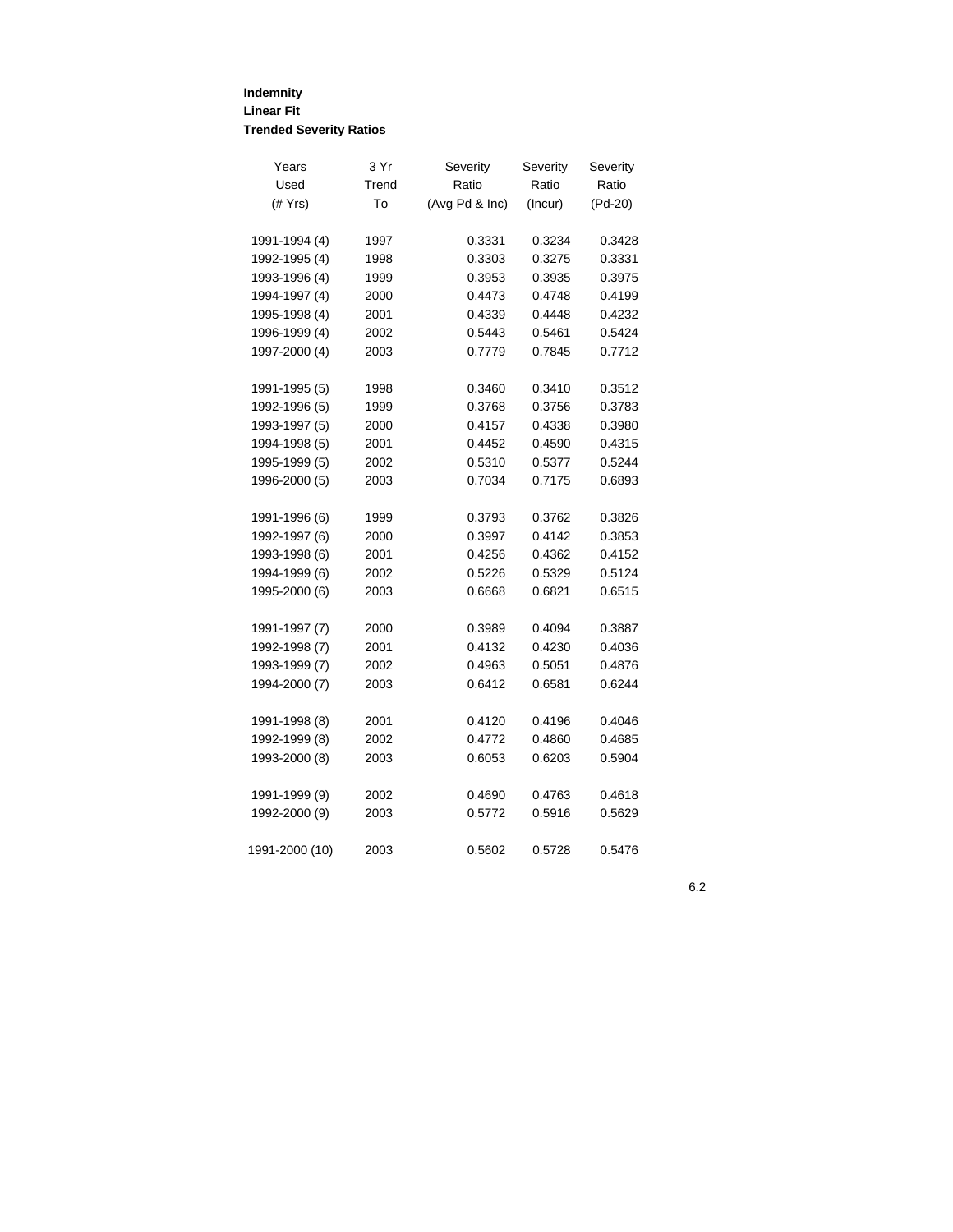## **Indemnity Linear Fit Differences: (Actual - Trended)**

| Years          | 3 Yr  | Severity       | Severity  | Severity  |
|----------------|-------|----------------|-----------|-----------|
| Used           | Trend | Ratio          | Ratio     | Ratio     |
| $($ $#$ Yrs)   | To    | (Avg Pd & Inc) | (Incur)   | $(Pd-20)$ |
| 1991-1994 (4)  | 1997  | 0.0457         | 0.0676    | 0.0239    |
| 1992-1995 (4)  | 1998  | 0.0553         | 0.0560    | 0.0547    |
| 1993-1996 (4)  | 1999  | 0.0785         | 0.0811    | 0.0756    |
| 1994-1997 (4)  | 2000  | 0.1403         | 0.1246    | 0.1557    |
| 1995-1998 (4)  | 2001  | 0.1094         | 0.1170    | 0.1018    |
| 1996-1999 (4)  | 2002  | 0.0486         | 0.0500    | 0.0474    |
| 1997-2000 (4)  | 2003  | $-0.2181$      | $-0.2120$ | $-0.2242$ |
| 1991-1995 (5)  | 1998  | 0.0396         | 0.0425    | 0.0366    |
| 1992-1996 (5)  | 1999  | 0.0970         | 0.0990    | 0.0948    |
| 1993-1997 (5)  | 2000  | 0.1718         | 0.1657    | 0.1776    |
| 1994-1998 (5)  | 2001  | 0.0981         | 0.1028    | 0.0935    |
| 1995-1999 (5)  | 2002  | 0.0619         | 0.0584    | 0.0654    |
| 1996-2000 (5)  | 2003  | $-0.1436$      | $-0.1450$ | $-0.1423$ |
| 1991-1996 (6)  | 1999  | 0.0945         | 0.0984    | 0.0905    |
| 1992-1997 (6)  | 2000  | 0.1878         | 0.1852    | 0.1903    |
| 1993-1998 (6)  | 2001  | 0.1177         | 0.1256    | 0.1098    |
| 1994-1999 (6)  | 2002  | 0.0703         | 0.0632    | 0.0774    |
| 1995-2000 (6)  | 2003  | $-0.1070$      | $-0.1096$ | $-0.1045$ |
| 1991-1997 (7)  | 2000  | 0.1886         | 0.1900    | 0.1869    |
| 1992-1998 (7)  | 2001  | 0.1301         | 0.1388    | 0.1214    |
| 1993-1999 (7)  | 2002  | 0.0966         | 0.0910    | 0.1022    |
| 1994-2000 (7)  | 2003  | $-0.0814$      | $-0.0856$ | $-0.0774$ |
| 1991-1998 (8)  | 2001  | 0.1313         | 0.1422    | 0.1204    |
| 1992-1999 (8)  | 2002  | 0.1157         | 0.1101    | 0.1213    |
| 1993-2000 (8)  | 2003  | $-0.0455$      | $-0.0478$ | $-0.0434$ |
| 1991-1999 (9)  | 2002  | 0.1239         | 0.1198    | 0.1280    |
| 1992-2000 (9)  | 2003  | $-0.0174$      | $-0.0191$ | $-0.0159$ |
| 1991-2000 (10) | 2003  | $-0.0004$      | $-0.0003$ | $-0.0006$ |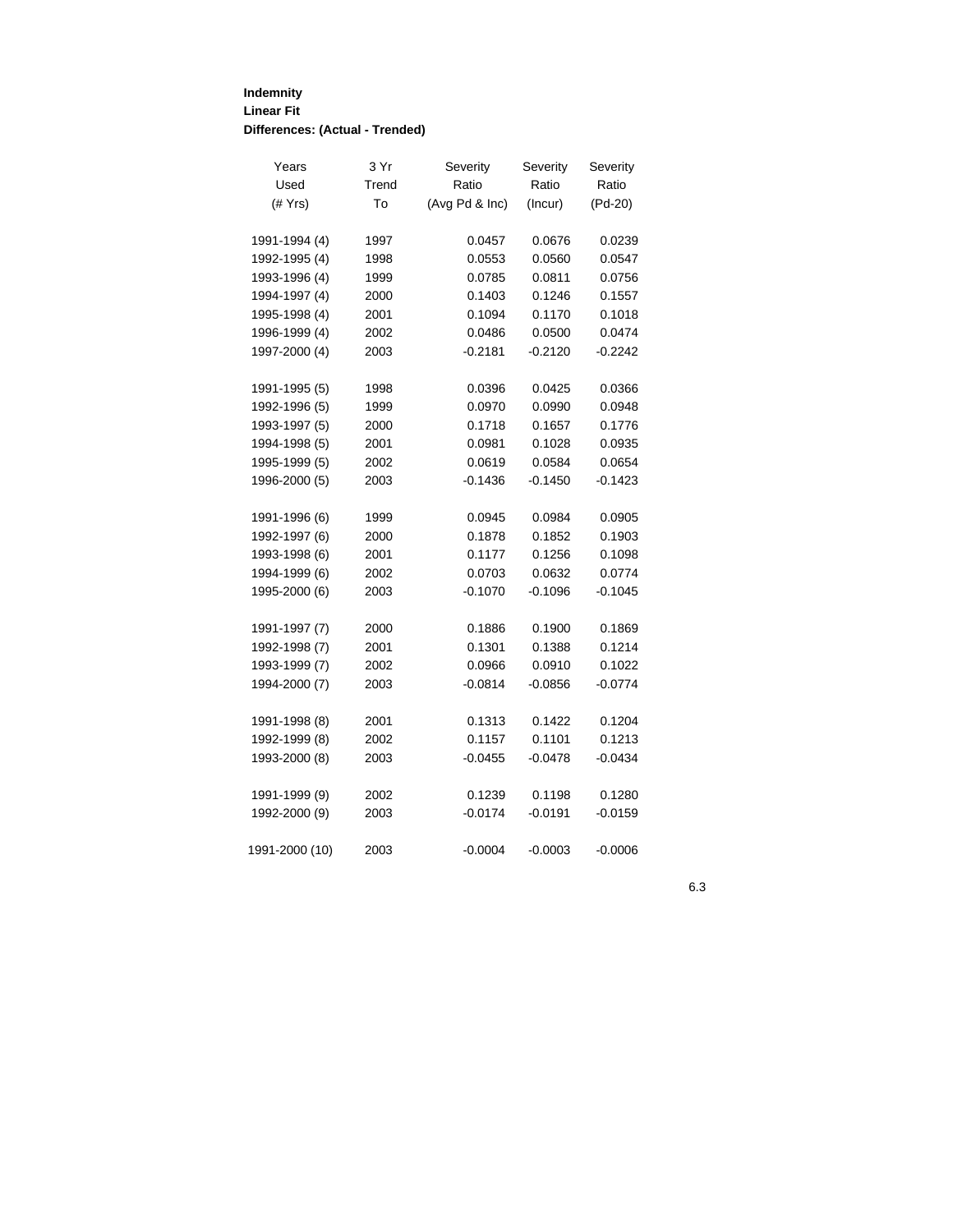## **Indemnity Exponential Fit Trended Severity Ratios**

| Years          | 3 Yr  | Severity       | Severity | Severity  |
|----------------|-------|----------------|----------|-----------|
| Used           | Trend | Ratio          | Ratio    | Ratio     |
| (# Yrs)        | To    | (Avg Pd & Inc) | (Incur)  | $(Pd-20)$ |
| 1991-1994 (4)  | 1997  | 0.3331         | 0.3232   | 0.3430    |
| 1992-1995 (4)  | 1998  | 0.3299         | 0.3270   | 0.3330    |
| 1993-1996 (4)  | 1999  | 0.3977         | 0.3965   | 0.3995    |
| 1994-1997 (4)  | 2000  | 0.4614         | 0.4985   | 0.4268    |
| 1995-1998 (4)  | 2001  | 0.4408         | 0.4542   | 0.4276    |
| 1996-1999 (4)  | 2002  | 0.5615         | 0.5642   | 0.5590    |
| 1997-2000 (4)  | 2003  | 0.8909         | 0.8905   | 0.8917    |
|                |       |                |          |           |
| 1991-1995 (5)  | 1998  | 0.3464         | 0.3412   | 0.3516    |
| 1992-1996 (5)  | 1999  | 0.3770         | 0.3761   | 0.3782    |
| 1993-1997 (5)  | 2000  | 0.4209         | 0.4422   | 0.4006    |
| 1994-1998 (5)  | 2001  | 0.4572         | 0.4761   | 0.4391    |
| 1995-1999 (5)  | 2002  | 0.5505         | 0.5606   | 0.5405    |
| 1996-2000 (5)  | 2003  | 0.7656         | 0.7839   | 0.7475    |
|                |       |                |          |           |
| 1991-1996 (6)  | 1999  | 0.3806         | 0.3777   | 0.3838    |
| 1992-1997 (6)  | 2000  | 0.4019         | 0.4183   | 0.3862    |
| 1993-1998 (6)  | 2001  | 0.4319         | 0.4452   | 0.4192    |
| 1994-1999 (6)  | 2002  | 0.5453         | 0.5620   | 0.5293    |
| 1995-2000 (6)  | 2003  | 0.7183         | 0.7403   | 0.6967    |
| 1991-1997 (7)  | 2000  | 0.4020         | 0.4137   | 0.3906    |
| 1992-1998 (7)  | 2001  | 0.4170         | 0.4288   | 0.4057    |
| 1993-1999 (7)  | 2002  | 0.5094         | 0.5225   | 0.4969    |
| 1994-2000 (7)  | 2003  | 0.6888         | 0.7157   | 0.6629    |
|                |       |                |          |           |
| 1991-1998 (8)  | 2001  | 0.4164         | 0.4256   | 0.4076    |
| 1992-1999 (8)  | 2002  | 0.4851         | 0.4975   | 0.4733    |
| 1993-2000 (8)  | 2003  | 0.6347         | 0.6566   | 0.6136    |
| 1991-1999 (9)  | 2002  | 0.4767         | 0.4869   | 0.4669    |
| 1992-2000 (9)  | 2003  | 0.5954         | 0.6156   | 0.5760    |
| 1991-2000 (10) | 2003  | 0.5753         | 0.5925   | 0.5586    |
|                |       |                |          |           |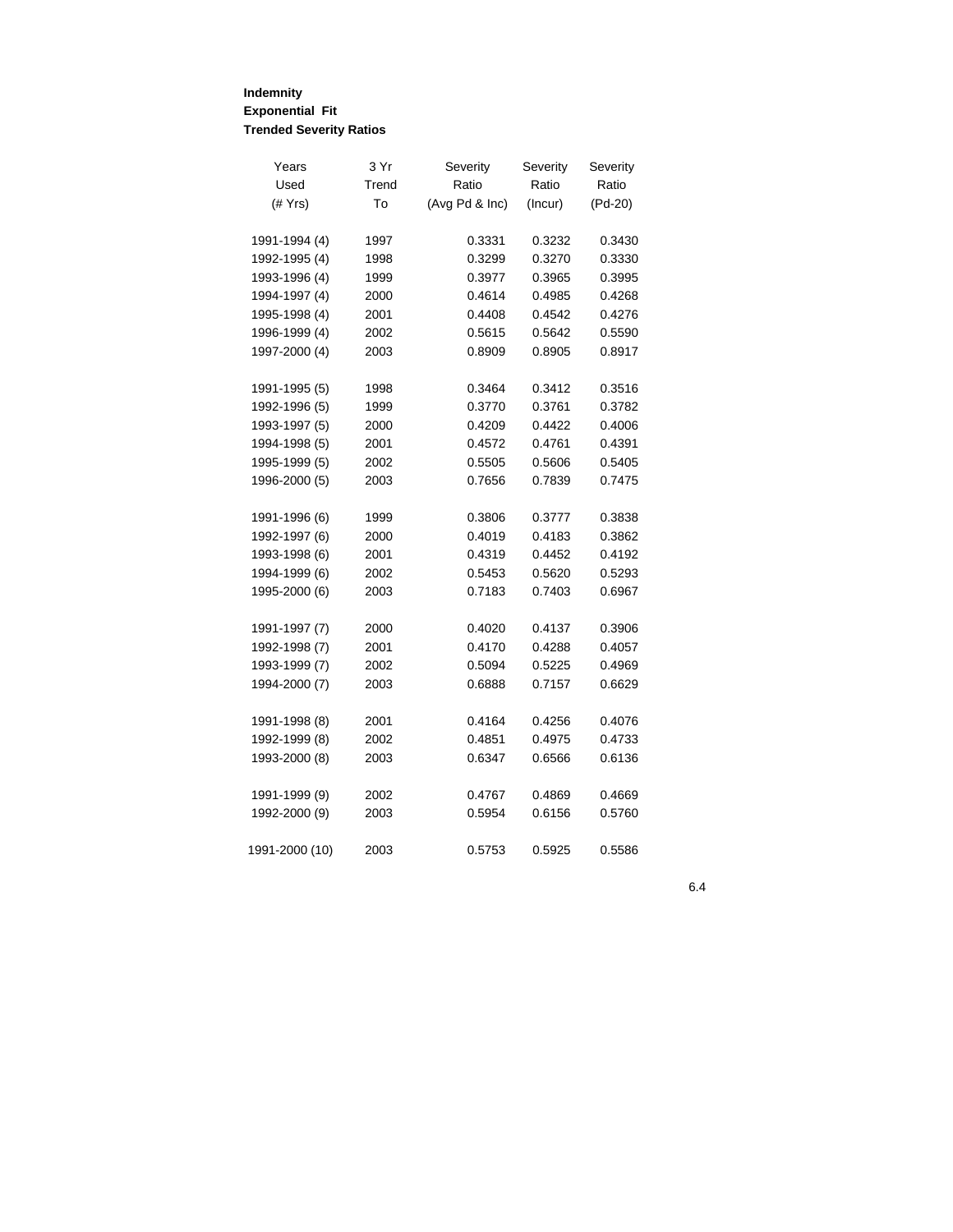## **Indemnity Exponential Fit Differences: (Actual - Trended)**

| Years          | 3 Yr  | Severity       | Severity  | Severity  |
|----------------|-------|----------------|-----------|-----------|
| Used           | Trend | Ratio          | Ratio     | Ratio     |
| $($ Yrs $)$    | To    | (Avg Pd & Inc) | (Incur)   | $(Pd-20)$ |
| 1991-1994 (4)  | 1997  | 0.0457         | 0.0678    | 0.0237    |
| 1992-1995 (4)  | 1998  | 0.0557         | 0.0565    | 0.0548    |
| 1993-1996 (4)  | 1999  | 0.0761         | 0.0781    | 0.0736    |
| 1994-1997 (4)  | 2000  | 0.1261         | 0.1009    | 0.1488    |
| 1995-1998 (4)  | 2001  | 0.1025         | 0.1076    | 0.0974    |
| 1996-1999 (4)  | 2002  | 0.0314         | 0.0319    | 0.0308    |
| 1997-2000 (4)  | 2003  | $-0.3311$      | $-0.3180$ | $-0.3447$ |
| 1991-1995 (5)  | 1998  | 0.0392         | 0.0423    | 0.0362    |
| 1992-1996 (5)  | 1999  | 0.0968         | 0.0985    | 0.0949    |
| 1993-1997 (5)  | 2000  | 0.1666         | 0.1572    | 0.1750    |
| 1994-1998 (5)  | 2001  | 0.0861         | 0.0857    | 0.0859    |
| 1995-1999 (5)  | 2002  | 0.0424         | 0.0355    | 0.0493    |
| 1996-2000 (5)  | 2003  | $-0.2058$      | $-0.2114$ | $-0.2005$ |
| 1991-1996 (6)  | 1999  | 0.0932         | 0.0969    | 0.0893    |
| 1992-1997 (6)  | 2000  | 0.1856         | 0.1811    | 0.1894    |
| 1993-1998 (6)  | 2001  | 0.1114         | 0.1166    | 0.1058    |
| 1994-1999 (6)  | 2002  | 0.0476         | 0.0341    | 0.0605    |
| 1995-2000 (6)  | 2003  | $-0.1585$      | $-0.1678$ | $-0.1497$ |
| 1991-1997 (7)  | 2000  | 0.1855         | 0.1857    | 0.1850    |
| 1992-1998 (7)  | 2001  | 0.1263         | 0.1330    | 0.1193    |
| 1993-1999 (7)  | 2002  | 0.0835         | 0.0736    | 0.0929    |
| 1994-2000 (7)  | 2003  | $-0.1290$      | $-0.1432$ | $-0.1159$ |
| 1991-1998 (8)  | 2001  | 0.1269         | 0.1362    | 0.1174    |
| 1992-1999 (8)  | 2002  | 0.1078         | 0.0986    | 0.1165    |
| 1993-2000 (8)  | 2003  | $-0.0749$      | $-0.0841$ | $-0.0666$ |
| 1991-1999 (9)  | 2002  | 0.1162         | 0.1092    | 0.1229    |
| 1992-2000 (9)  | 2003  | $-0.0356$      | $-0.0431$ | $-0.0290$ |
| 1991-2000 (10) | 2003  | $-0.0155$      | $-0.0200$ | $-0.0116$ |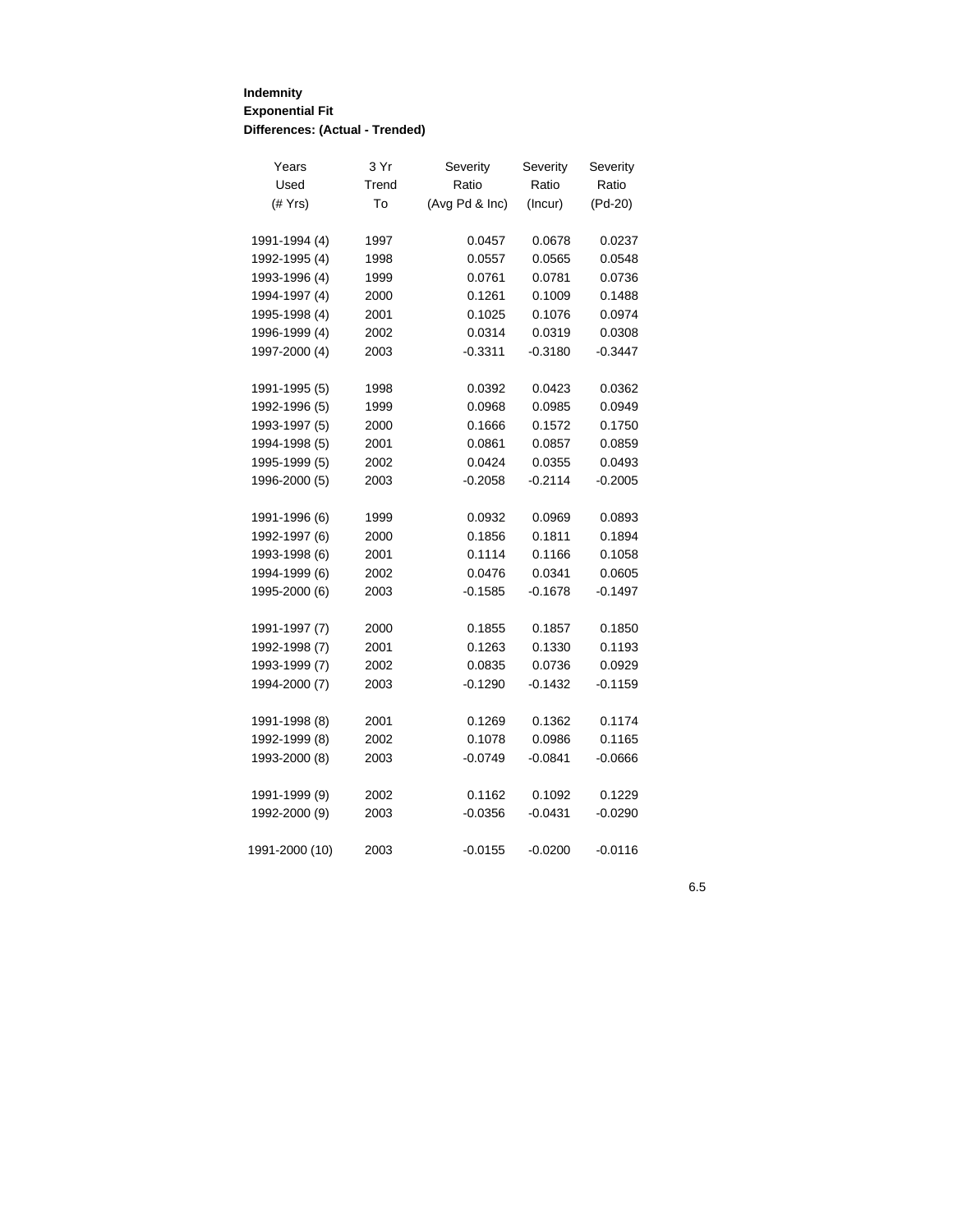#### **Medical Actual Ultimate Severity Ratios**

| MEDICAL |        | Severity       | Severity | Severity |
|---------|--------|----------------|----------|----------|
|         | Policy | Ratio          | Ratio    | Ratio    |
|         | Year   | (Avg Pd & Inc) | (Incur)  | (Pd-20)  |
|         | 1991   | 0.3099         | 0.3074   | 0.3125   |
|         | 1992   | 0.4438         | 0.4830   | 0.4046   |
|         | 1993   | 0.3714         | 0.3857   | 0.3570   |
|         | 1994   | 0.3882         | 0.4131   | 0.3634   |
|         | 1995   | 0.4543         | 0.5012   | 0.4073   |
|         | 1996   | 0.4687         | 0.5025   | 0.4349   |
|         | 1997   | 0.5351         | 0.5805   | 0.4895   |
|         | 1998   | 0.5993         | 0.6448   | 0.5536   |
|         | 1999   | 0.7207         | 0.7852   | 0.6559   |
|         | 2000   | 0.8792         | 1.0197   | 0.7389   |
|         | 2001   | 0.8553         | 0.9908   | 0.7200   |
|         | 2002   | 1.0937         | 1.3864   | 0.8009   |
|         | 2003   | 0.9695         | 1.0835   | 0.8553   |
|         |        |                |          |          |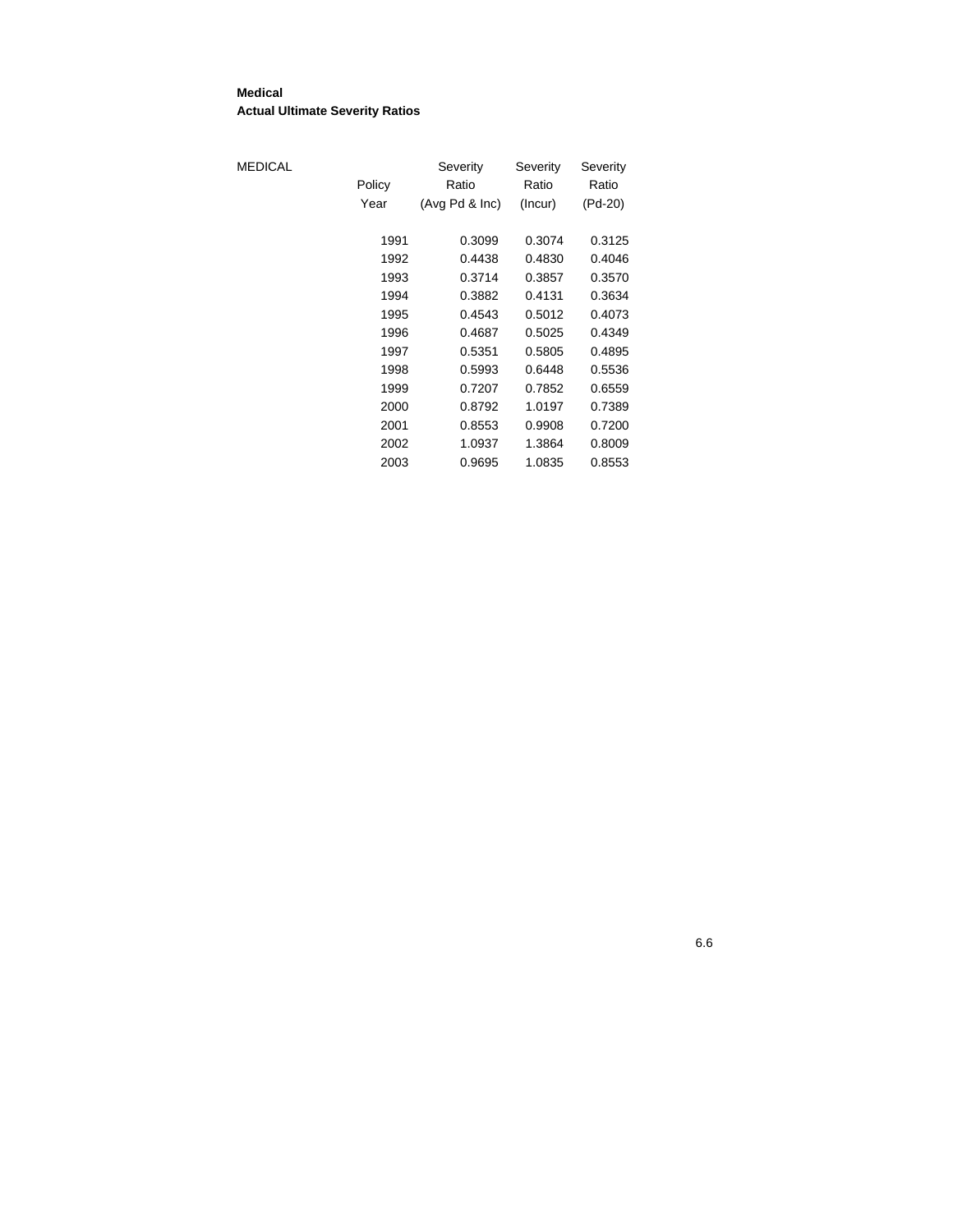#### **Medical Linear Fit Trended Severity Ratios**

| Years           | 3 Yr  | Severity       | Severity | Severity  |
|-----------------|-------|----------------|----------|-----------|
| Used            | Trend | Ratio          | Ratio    | Ratio     |
| $($ $#$ Yrs $)$ | To    | (Avg Pd & Inc) | (Incur)  | $(Pd-20)$ |
| 1991-1994 (4)   | 1997  | 0.4515         | 0.4962   | 0.4067    |
|                 |       |                |          |           |
| 1992-1995 (4)   | 1998  | 0.4362         | 0.4827   | 0.3896    |
| 1993-1996 (4)   | 1999  | 0.5818         | 0.6480   | 0.5156    |
| 1994-1997 (4)   | 2000  | 0.6664         | 0.7259   | 0.6064    |
| 1995-1998 (4)   | 2001  | 0.7400         | 0.7862   | 0.6934    |
| 1996-1999 (4)   | 2002  | 0.9500         | 1.0388   | 0.8607    |
| 1997-2000 (4)   | 2003  | 1.2027         | 1.4137   | 0.9922    |
| 1991-1995 (5)   | 1998  | 0.5101         | 0.5769   | 0.4432    |
| 1992-1996 (5)   | 1999  | 0.4916         | 0.5344   | 0.4489    |
| 1993-1997 (5)   | 2000  | 0.6475         | 0.7161   | 0.5787    |
| 1994-1998 (5)   | 2001  | 0.7406         | 0.7998   | 0.6810    |
| 1995-1999 (5)   | 2002  | 0.8873         | 0.9580   | 0.8162    |
| 1996-2000 (5)   | 2003  | 1.1439         | 1.3261   | 0.9618    |
| 1991-1996 (6)   | 1999  | 0.5384         | 0.5983   | 0.4784    |
| 1992-1997 (6)   | 2000  | 0.5716         | 0.6232   | 0.5198    |
| 1993-1998 (6)   | 2001  | 0.7201         | 0.7873   | 0.6525    |
| 1994-1999 (6)   | 2002  | 0.8678         | 0.9435   | 0.7915    |
| 1995-2000 (6)   | 2003  | 1.0723         | 1.2231   | 0.9215    |
|                 |       |                |          |           |
| 1991-1997 (7)   | 2000  | 0.5977         | 0.6620   | 0.5332    |
| 1992-1998 (7)   | 2001  | 0.6532         | 0.7082   | 0.5979    |
| 1993-1999 (7)   | 2002  | 0.8377         | 0.9178   | 0.7572    |
| 1994-2000 (7)   | 2003  | 1.0357         | 1.1775   | 0.8939    |
| 1991-1998 (8)   | 2001  | 0.6661         | 0.7317   | 0.6003    |
| 1992-1999 (8)   | 2002  | 0.7711         | 0.8399   | 0.7019    |
| 1993-2000 (8)   | 2003  | 0.9946         | 1.1308   | 0.8583    |
| 1991-1999 (9)   | 2002  | 0.7705         | 0.8470   | 0.6937    |
| 1992-2000 (9)   | 2003  | 0.9242         | 1.0442   | 0.8040    |
| 1991-2000 (10)  | 2003  | 0.9105         | 1.0316   | 0.7893    |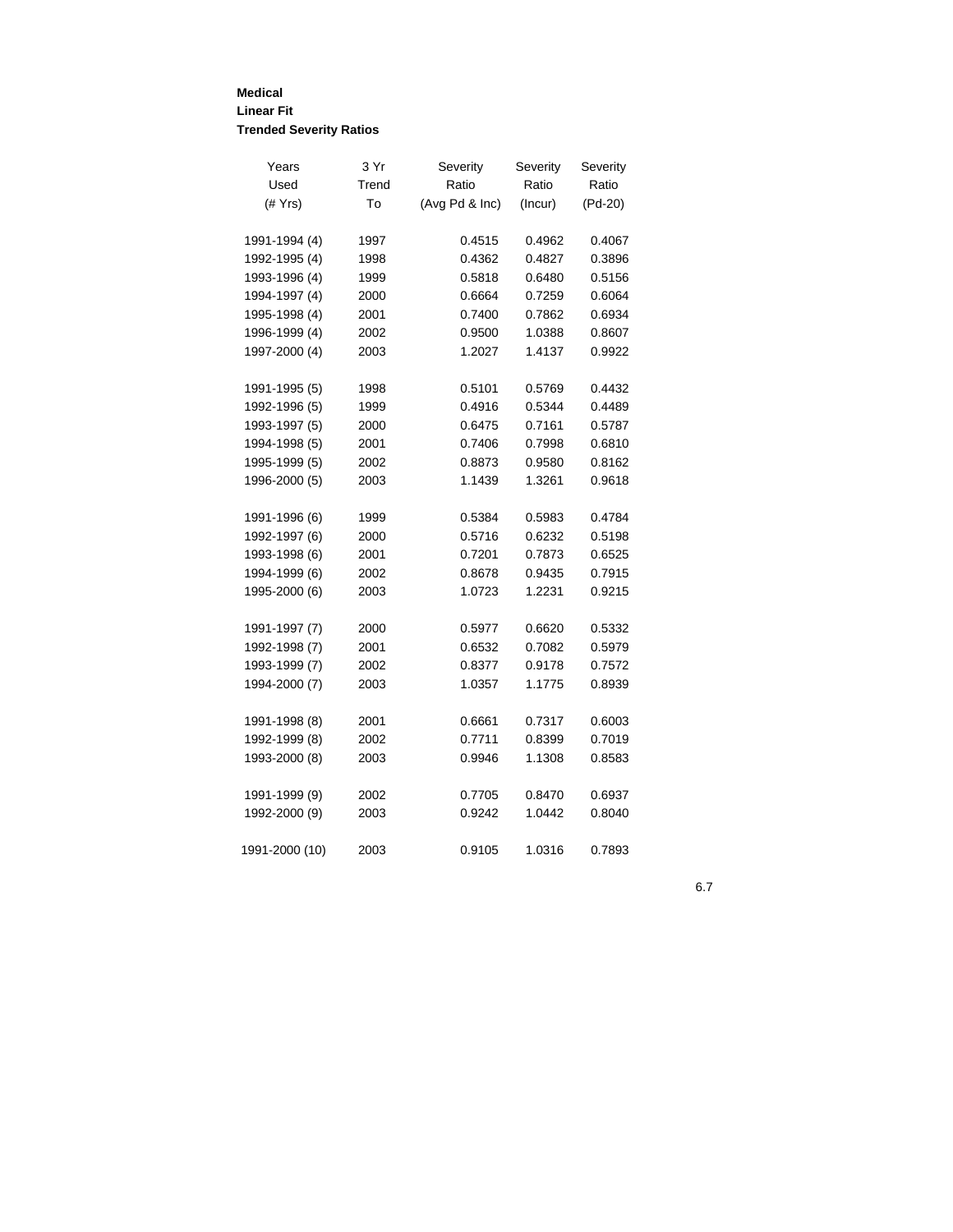## **Medical Linear Fit Differences: (Actual - Trended)**

| Years           | 3 Yr  | Severity       | Severity  | Severity  |
|-----------------|-------|----------------|-----------|-----------|
| Used            | Trend | Ratio          | Ratio     | Ratio     |
| $($ $#$ Yrs $)$ | To    | (Avg Pd & Inc) | (Incur)   | (Pd-20)   |
| 1991-1994 (4)   | 1997  | 0.0837         | 0.0843    | 0.0828    |
| 1992-1995 (4)   | 1998  | 0.1631         | 0.1622    | 0.1640    |
| 1993-1996 (4)   | 1999  | 0.1389         | 0.1372    | 0.1403    |
| 1994-1997 (4)   | 2000  | 0.2128         | 0.2938    | 0.1325    |
| 1995-1998 (4)   | 2001  | 0.1153         | 0.2046    | 0.0266    |
| 1996-1999 (4)   | 2002  | 0.1437         | 0.3476    | $-0.0598$ |
| 1997-2000 (4)   | 2003  | $-0.2332$      | $-0.3302$ | $-0.1369$ |
| 1991-1995 (5)   | 1998  | 0.0892         | 0.0679    | 0.1104    |
| 1992-1996 (5)   | 1999  | 0.2291         | 0.2509    | 0.2070    |
| 1993-1997 (5)   | 2000  | 0.2317         | 0.3036    | 0.1602    |
| 1994-1998 (5)   | 2001  | 0.1147         | 0.1910    | 0.0390    |
| 1995-1999 (5)   | 2002  | 0.2064         | 0.4284    | $-0.0153$ |
| 1996-2000 (5)   | 2003  | $-0.1744$      | $-0.2426$ | $-0.1065$ |
| 1991-1996 (6)   | 1999  | 0.1823         | 0.1869    | 0.1775    |
| 1992-1997 (6)   | 2000  | 0.3076         | 0.3965    | 0.2191    |
| 1993-1998 (6)   | 2001  | 0.1352         | 0.2035    | 0.0675    |
| 1994-1999 (6)   | 2002  | 0.2259         | 0.4429    | 0.0094    |
| 1995-2000 (6)   | 2003  | $-0.1028$      | $-0.1396$ | $-0.0662$ |
| 1991-1997 (7)   | 2000  | 0.2815         | 0.3577    | 0.2058    |
| 1992-1998 (7)   | 2001  | 0.2021         | 0.2826    | 0.1221    |
| 1993-1999 (7)   | 2002  | 0.2560         | 0.4686    | 0.0437    |
| 1994-2000 (7)   | 2003  | $-0.0662$      | $-0.0940$ | $-0.0386$ |
| 1991-1998 (8)   | 2001  | 0.1892         | 0.2591    | 0.1197    |
| 1992-1999 (8)   | 2002  | 0.3226         | 0.5465    | 0.0990    |
| 1993-2000 (8)   | 2003  | $-0.0251$      | $-0.0473$ | $-0.0030$ |
| 1991-1999 (9)   | 2002  | 0.3232         | 0.5394    | 0.1072    |
| 1992-2000 (9)   | 2003  | 0.0453         | 0.0393    | 0.0513    |
| 1991-2000 (10)  | 2003  | 0.0590         | 0.0519    | 0.0660    |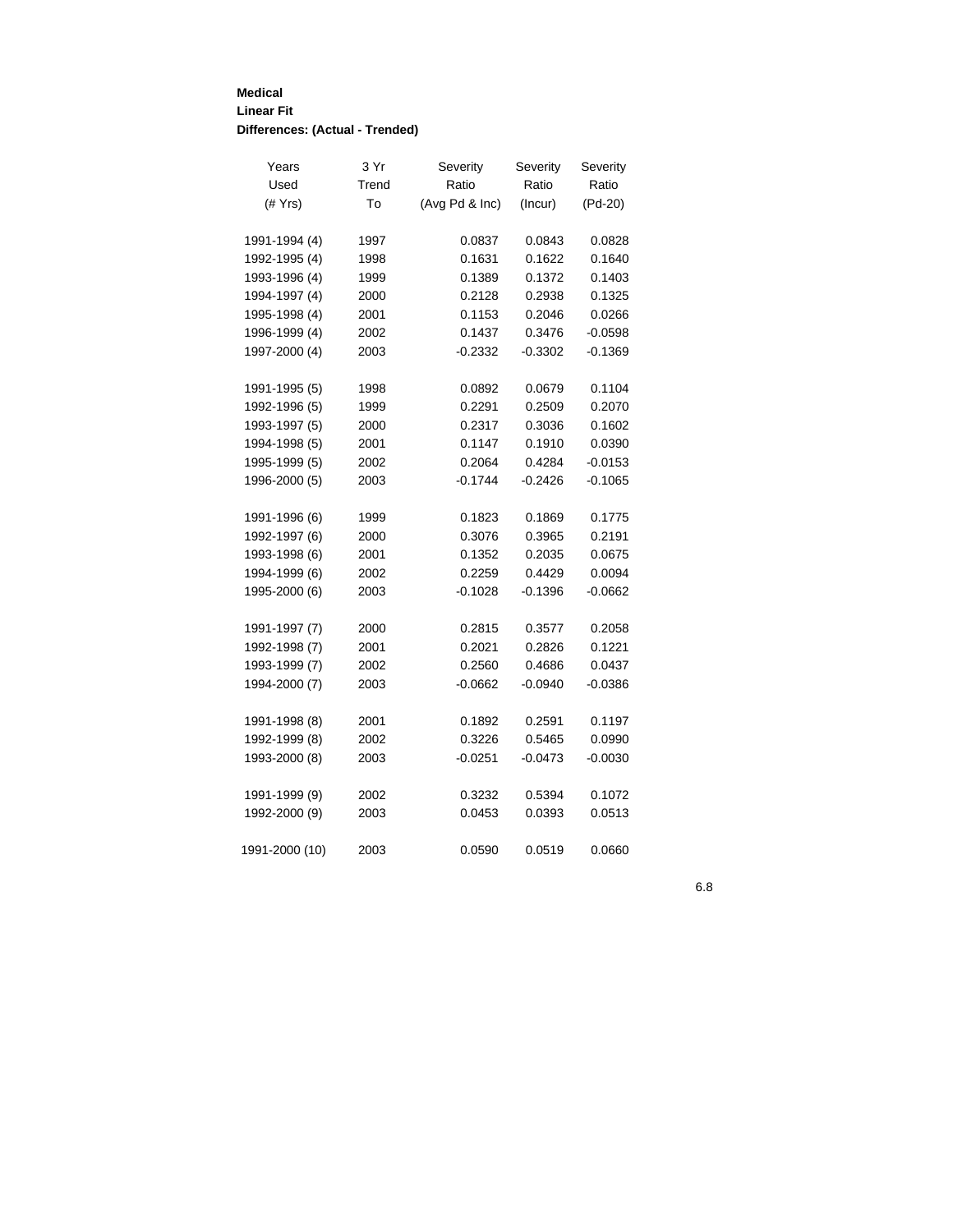## **Medical Exponential Fit Trended Severity Ratios**

| Years          | 3 Yr  | Severity       | Severity | Severity |
|----------------|-------|----------------|----------|----------|
| Used           | Trend | Ratio          | Ratio    | Ratio    |
| $($ $#$ Yrs)   | To    | (Avg Pd & Inc) | (Incur)  | (Pd-20)  |
|                |       |                |          |          |
| 1991-1994 (4)  | 1997  | 0.4695         | 0.5282   | 0.4147   |
| 1992-1995 (4)  | 1998  | 0.4347         | 0.4805   | 0.3889   |
| 1993-1996 (4)  | 1999  | 0.6151         | 0.6978   | 0.5350   |
| 1994-1997 (4)  | 2000  | 0.7173         | 0.7856   | 0.6487   |
| 1995-1998 (4)  | 2001  | 0.7886         | 0.8308   | 0.7471   |
| 1996-1999 (4)  | 2002  | 1.0792         | 1.1873   | 0.9705   |
| 1997-2000 (4)  | 2003  | 1.4261         | 1.7297   | 1.1328   |
| 1991-1995 (5)  | 1998  | 0.5345         | 0.6211   | 0.4536   |
| 1992-1996 (5)  | 1999  | 0.4947         | 0.5390   | 0.4505   |
| 1993-1997 (5)  | 2000  | 0.6960         | 0.7826   | 0.6114   |
| 1994-1998 (5)  | 2001  | 0.8106         | 0.8777   | 0.7431   |
| 1995-1999 (5)  | 2002  | 0.9822         | 1.0543   | 0.9098   |
| 1996-2000 (5)  | 2003  | 1.3602         | 1.6162   | 1.1094   |
| 1991-1996 (6)  | 1999  | 0.5665         | 0.6444   | 0.4927   |
| 1992-1997 (6)  | 2000  | 0.5834         | 0.6387   | 0.5283   |
| 1993-1998 (6)  | 2001  | 0.7882         | 0.8736   | 0.7040   |
| 1994-1999 (6)  | 2002  | 0.9781         | 1.0670   | 0.8888   |
| 1995-2000 (6)  | 2003  | 1.2411         | 1.4252   | 1.0557   |
| 1991-1997 (7)  | 2000  | 0.6359         | 0.7205   | 0.5550   |
| 1992-1998 (7)  | 2001  | 0.6796         | 0.7402   | 0.6191   |
| 1993-1999 (7)  | 2002  | 0.9422         | 1.0460   | 0.8395   |
| 1994-2000 (7)  | 2003  | 1.2119         | 1.3927   | 1.0307   |
|                |       |                |          |          |
| 1991-1998 (8)  | 2001  | 0.7191         | 0.8070   | 0.6343   |
| 1992-1999 (8)  | 2002  | 0.8225         | 0.9005   | 0.7445   |
| 1993-2000 (8)  | 2003  | 1.1573         | 1.3393   | 0.9777   |
| 1991-1999 (9)  | 2002  | 0.8487         | 0.9529   | 0.7478   |
| 1992-2000 (9)  | 2003  | 1.0172         | 1.1578   | 0.8766   |
| 1991-2000 (10) | 2003  | 1.0291         | 1.1920   | 0.8711   |